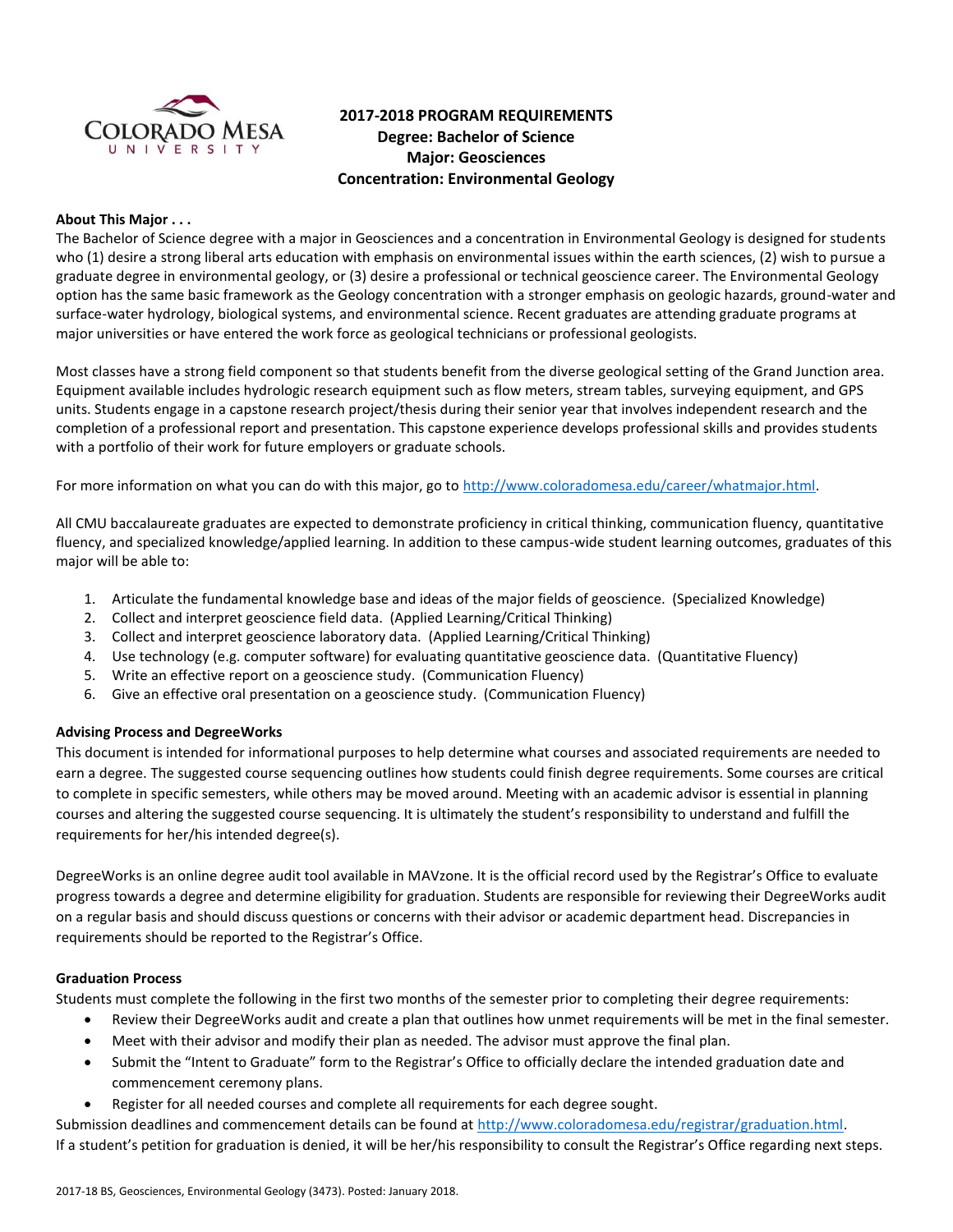# **INSTITUTIONAL DEGREE REQUIREMENTS**

The following institutional degree requirements apply to all CMU baccalaureate degrees. Specific programs may have different requirements that must be met in addition to institutional requirements.

- 120 semester hours minimum.
- Students must complete a minimum of 30 of the last 60 hours of credit at CMU, with at least 15 semester hours in major discipline courses numbered 300 or higher.
- 40 upper-division credits (an alternative credit limit applies to the Bachelor of Applied Science degree).
- 2.00 cumulative GPA or higher in all CMU coursework.
- A course may only be used to fulfill one requirement for each degree/certificate.
- No more than six semester hours of independent study courses can be used toward the degree.
- Non-traditional credit, such as advanced placement, credit by examination, credit for prior learning, cooperative education and internships, cannot exceed 30 semester credit hours for a baccalaureate degree; A maximum of 15 of the 30 credits may be for cooperative education, internships, and practica.
- Pre-collegiate courses (usually numbered below 100) cannot be used for graduation.
- Capstone exit assessment/projects (e.g., Major Field Achievement Test) requirements are identified under Program-Specific Degree Requirements.
- The Catalog Year determines which program sheet and degree requirements a student must fulfill in order to graduate. Visit with your advisor or academic department to determine which catalog year and program requirements you should follow.
- See "Requirements for Undergraduate Degrees and Certificates" in the catalog for a complete list of graduation requirements.

# **PROGRAM-SPECIFIC DEGREE REQUIREMENTS**

- Either GEOL 111/111L or GEOL 113/113L may be taken for credit, but not both.
- Either PHYS 111/111L or PHYS 131/131L may be taken for credit, but not both.
- A "C" or higher is required in all major and foundation courses.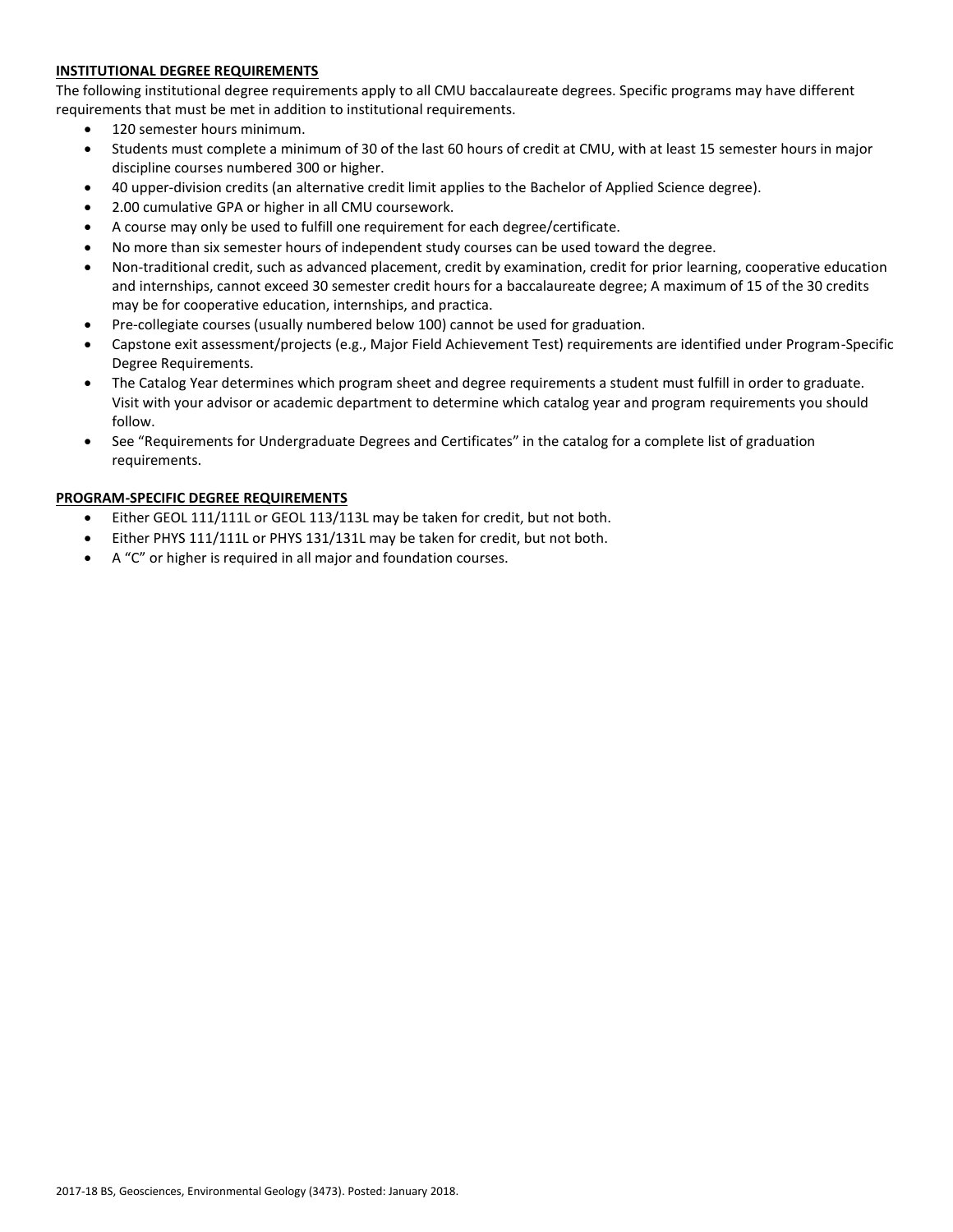#### **ESSENTIAL LEARNING REQUIREMENTS** (31 semester hours)

See the current catalog for a list of courses that fulfill the requirements below. If a course is an Essential Learning option and a requirement for your major, you must use it to fulfill the major requirement and make a different selection for the Essential Learning requirement.

**English** (6 semester hours, must receive a grade of "C" or better and must be completed by the time the student has 60 semester hours.)

- $\Box$  ENGL 111 English Composition (3)
- $\Box$  ENGL 112 English Composition (3)

**Mathematics** (3 semester hours, must receive a grade of "C" or better, must be completed by the time the student has 60 semester hours.)

- $\Box$  MATH 151 Calculus I (5)
	- 3 credits apply to the Essential Learning Requirements and 2 credits apply to Foundation Courses

#### **Humanities** (3 semester hours)

 $\Box$  Select one Humanities course (3)

#### **Social and Behavioral Sciences** (6 semester hours)

- $\Box$  Select one Social and Behavioral Sciences course (3)
- $\Box$  Select one Social and Behavioral Sciences course (3)

#### **Natural Sciences** (7 semester hours, one course must include a lab)

- $\Box$  Select one Natural Sciences course (3)
- $\Box$  Select one of the following sets of courses:

BIOL 102 - Plant and Animal Biodiversity (3) with BIOL 102L - Plant and Animal Biodiversity Laboratory (1)

- BIOL 105 Attributes of Living Systems (3) with BIOL 105L Attributes of Living Systems Laboratory (1)
- PHYS 112 General Physics II (4) with PHYS 112L General Physics Laboratory (1)
- PHYS 132 Electromagnetism and Optics (4) with PHYS 132L Electromagnetism and Optics Laboratory (1)

CHEM 132 - General Chemistry II (4) with CHEM 132L - General Chemistry II Laboratory (1)

# **History** (3 semester hours)

 $\Box$  Select one History course (3)

#### **Fine Arts** (3 semester hours)

 $\Box$  Select one Fine Arts course (3)

# **OTHER LOWER-DIVISION REQUIREMENTS**

#### **Wellness Requirement** (2 semester hours)

- $\Box$  KINE 100 Health and Wellness (1)
- $\Box$  Select one Activity course (1)

# **Essential Learning Capstone** (4 semester hours)

Essential Learning Capstone must be taken after completion of the Essential Learning English and Mathematics requirements, and when a student has earned between 45 and 75 hours.

- ESSL 290 Maverick Milestone (3)
- $\square$  ESSL 200 Essential Speech (1)

#### **FOUNDATION COURSES** (15 semester hours, must earn a grade of "C" or better in each course.)

- $\Box$  CHEM 131 General Chemistry I (4)
- $\Box$  CHEM 131L General Chemistry I Laboratory (1)
- $\square$  Select one of the following sets of courses: PHYS 111 - General Physics I (4) with PHYS 111L - General Physics I Laboratory (1) PHYS 131 - Fundamental Mechanics (4) with PHYS 131L - Fundamental Mechanics Laboratory (1)
- $\Box$  STAT 200 Probability and Statistics (3)
- $\Box$  MATH 151 Calculus I (2)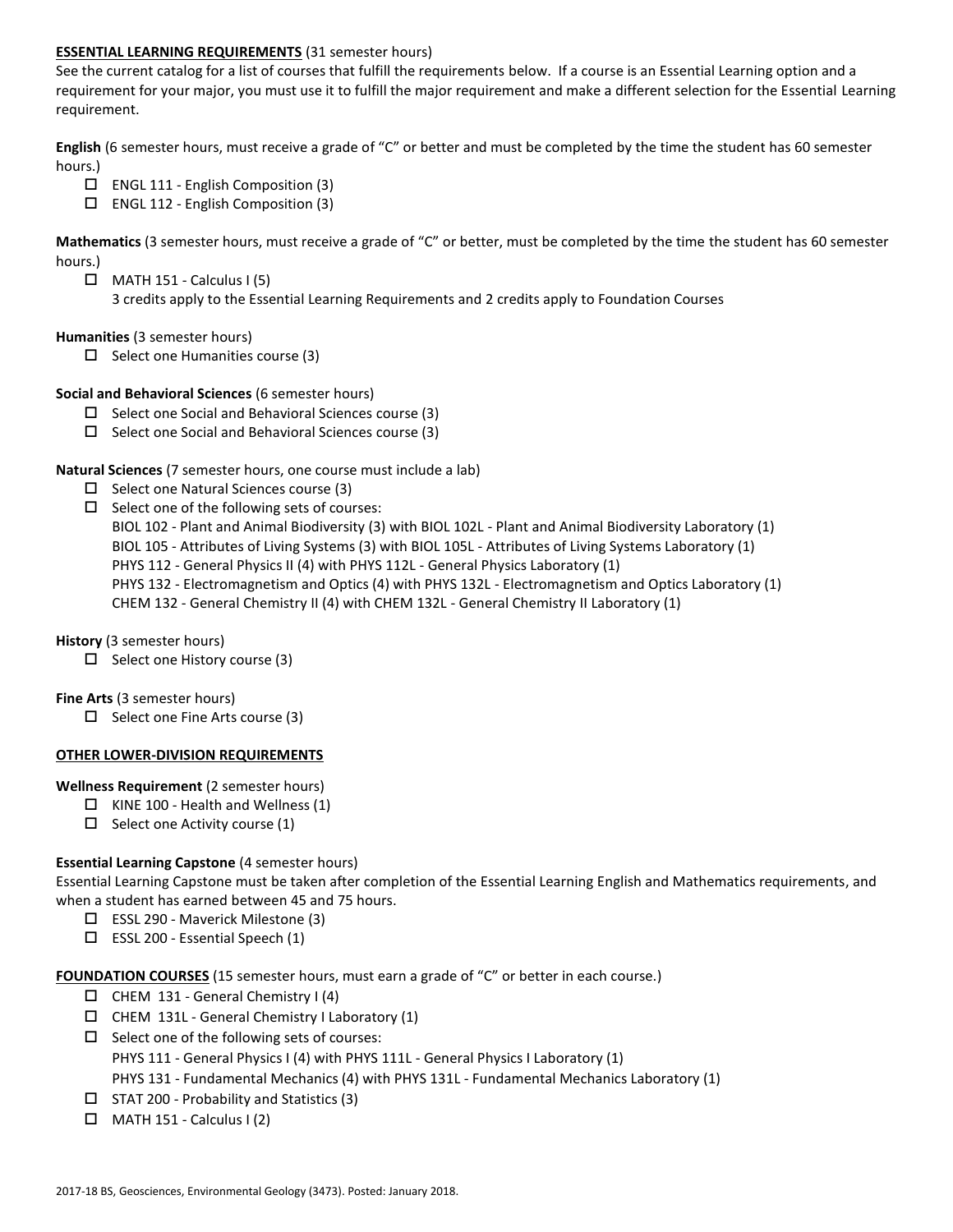#### **BS, GEOSCIENCES, ENVIRONMENTAL GEOLOGY REQUIREMENTS** (58 semester hours, must earn a grade of "C" or better in each

course)

**Core** (39 semester hours)

- $\square$  Select one of the following sets of courses:
	- GEOL 111 Principles of Physical Geology (3) with GEOL 111L Principles of Physical Geology Laboratory (1)
	- GEOL 113 Field-Based Introduction to Geology (3) with GEOL 113L Field-Based Introduction to Geology Laboratory (1)
- GEOL 112 Principles of Historical Geology (3)
- $\Box$  GEOL 112L Principles of Historical Geology Laboratory (1)
- GEOL 202 Introduction to Field Studies (3)
- GEOL 204 Computer Applications in Geology (3)
- GEOL 301 Structural Geology (3) with GEOL 301L Structural Geology Laboratory (1)
- GEOL 331 Crystallography and Mineralogy (3)
- $\Box$  GEOL 331L Crystallography and Mineralogy Laboratory (1)
- GEOL 402 Applications of Geomorphology (3)
- GEOL 402L Applications of Geomorphology Laboratory (1)
- $\Box$  GEOL 444 Stratigraphy and Sedimentation (3)
- $\Box$  GEOL 444L Stratigraphy and Sedimentation Laboratory (1)
- GEOL 480 Summer Field Camp (6)
- $\square$  GEOL 490 Seminar (3)

# **Required Geology Courses** (10 semester hours)

- GEOL 250 Environmental Geology (3)
- GEOL 355 Basic Hydrology (3)
- GEOL 415 Introduction to Ground Water (3)
- GEOL 415L Introduction to Ground Water Laboratory (1)

**Restricted Electives** (9 semester hours from the following list. Either PHYS 112/112L or PHYS 132/132L may be taken for credit, but not both. Eight hours of Restricted and General Electives must be upper division.)

- GEOL 325 Introduction to Engineering Geology (3)
- GEOL 351 Applied Geochemistry (3)
- GEOL 359 Survey of Energy-Related Natural Resources (3)
- GEOL 361 Survey of Mineral-Related Natural Resources (3)
- GEOL 370 Renewable Energy (3)
- GEOL 394 Natural Resources of the West (1)
- GEOL 404 Geophysics (3) with GEOL 404L Geophysics Laboratory (1)
- GEOL 443 Field-Based Depositional Systems (3) with GEOL 443L Field Based Depositional Systems Laboratory (1)
- GEOL 455 River Dynamics (3) with GEOL 455L River Dynamics Laboratory (1)
- GEOL 497 Structured Research (1-3)
- GIST 332 Introduction to GIS (2) with GIST 332L Introduction to GIS Laboratory (1)
- ENVS 312 Soil Science and Sustainability (3) with ENVS 312L Soil Science and Sustainability Laboratory (1)
- ENVS 313 Characterization of Contaminated Sites (3) with ENVS 313L Characterization of Contaminated Sites Laboratory (1)
- POLS 488 Environmental Politics and Policy (3)
- CHEM 132 General Chemistry (4) with CHEM 132L General Chemistry Laboratory (1)
- MATH 152 Calculus II (5)
- STAT 311 Statistical Methods (3)
- PHYS 112 General Physics (4) with PHYS 112L General Physics Laboratory (1)
- PHYS 132 Electromagnetism and Optics (4) with PHYS 132L Electromagnetism and Optics Laboratory (1)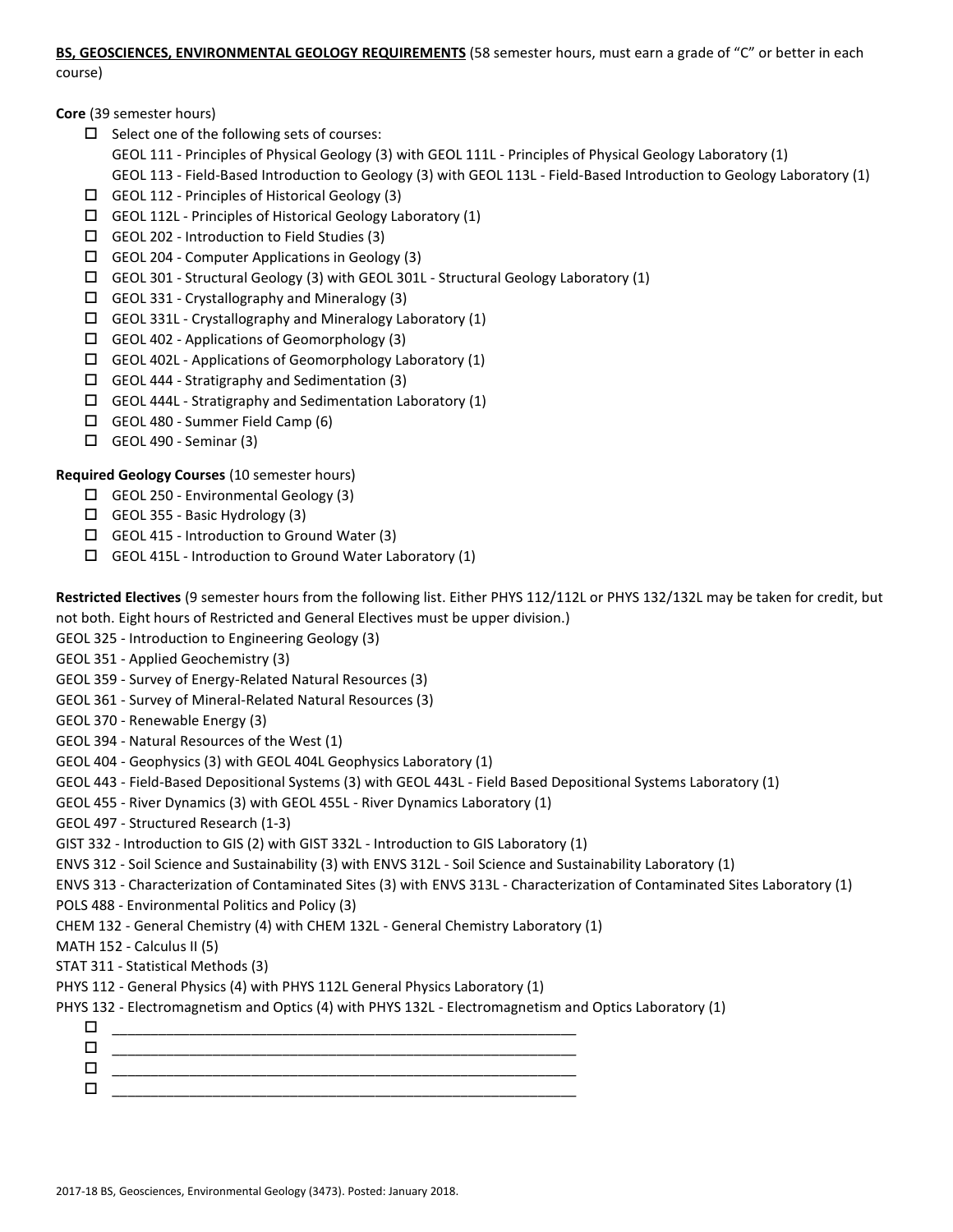**GENERAL ELECTIVES** (All college level courses appearing on your final transcript, not listed above that will bring your total semester hours to 120 hours. 10 semester hours; additional hours of upper division may be needed. Eight hours of Restricted and General Electives must be upper division.)